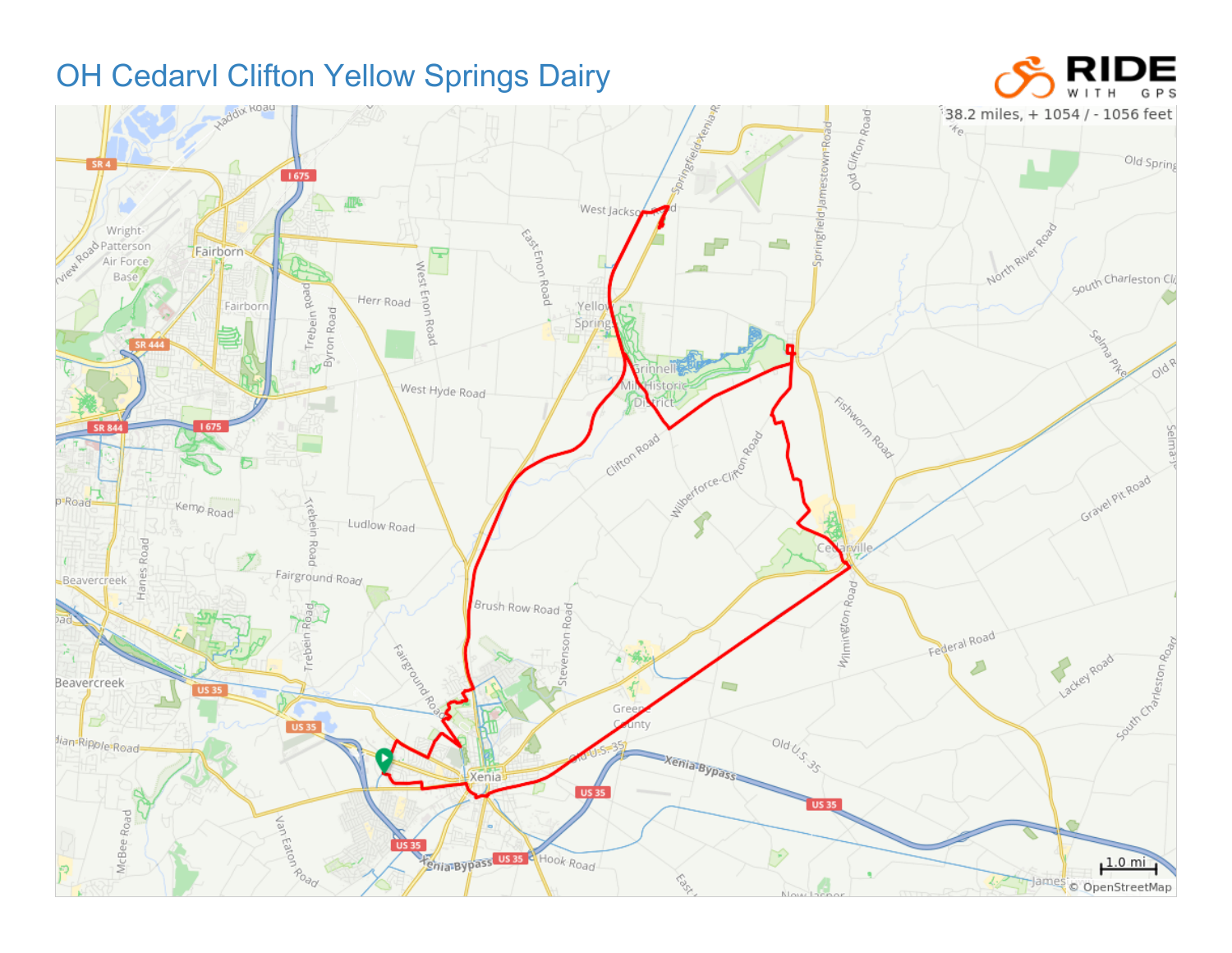## OH Cedarvl Clifton Yellow Springs Dairy

| <b>Dist</b> | <b>Type</b> | <b>Note</b>                                                                                                  | <b>Next</b> |
|-------------|-------------|--------------------------------------------------------------------------------------------------------------|-------------|
| 0.0         | 9           | Start of route                                                                                               | 0.1         |
| 0.1         |             | R onto Kylemore Dr                                                                                           | 0.7         |
| 0.8         |             | R onto Massie Dr                                                                                             | 0.1         |
| 0.9         |             | L onto W 2nd St                                                                                              | 0.8         |
| 1.7         |             | R onto Creekside<br><b>Trail/Ohio Bicycle</b><br>Rte 2                                                       | 0.3         |
| 2.0         |             | R to stay on<br>Creekside Trail/Ohio<br>Bicycle Rte 2                                                        | 0.1         |
| 2.0         |             | L onto Little Miami<br>Scenic Trail/Ohio<br>Bicycle Rte 1/Ohio<br><b>Bicycle Rte 3/Ohio</b><br>to Erie Trail | 0.2         |
| 2.2         |             | Slight L to stay on<br>Ohio Bicycle Rte 1/<br><b>Ohio to Erie Trail</b>                                      | 0.0         |

## 2.2 miles. +39/-47 feet

\_\_\_\_\_\_\_\_\_\_\_\_\_\_\_\_\_\_\_\_\_\_\_\_\_\_\_\_

| <b>Dist</b> | <b>Type</b> | <b>Note</b>                                                             | <b>Next</b> |
|-------------|-------------|-------------------------------------------------------------------------|-------------|
| 14.9        |             | L onto Water St                                                         | 0.0         |
| 15.0        |             | Make a U-turn                                                           | 0.1         |
| 15.1        |             | Continue onto<br>Jackson St                                             | 0.2         |
| 15.3        |             | R onto Clay St                                                          | 0.1         |
| 15.5        |             | Continue onto<br>Wilberforce-<br><b>Clifton Rd</b>                      | 0.2         |
| 15.6        |             | R onto Clifton<br>Rd                                                    | 2.5         |
| 18.1        |             | R onto Grinnell Rd                                                      | 1.6         |
| 19.7        |             | R onto Little Miami<br><b>Scenic Trail/Ohio</b><br><b>Bicycle Rte 3</b> | 2.7         |
| 22.4        |             | R onto W Jackson<br>Rd                                                  | 0.5         |
| 22.9        |             | R onto US-68 S                                                          | 0.3         |
| 23.3        |             | L                                                                       | 0.1         |

| <b>Dist</b> | <b>Type</b> | <b>Note</b>                                                                                     | <b>Next</b> |
|-------------|-------------|-------------------------------------------------------------------------------------------------|-------------|
| 2.2         |             | Slight L to stay on<br>Ohio Bicycle Rte 1/<br><b>Ohio to Erie Trail</b>                         | 0.0         |
| 2.3         |             | R to stay on Ohio<br>Bicycle Rte 1/Ohio<br>to Erie Trail                                        | ი ი         |
| 2.3         |             | L onto Ohio Bicycle<br>Rte 1/Ohio to Erie<br><b>Trail/Prairie Grass</b><br>Trail                | 1.7         |
| 4.0         |             | Slight L to stay on<br>Ohio Bicycle Rte 1/<br>Ohio to Erie Trail/<br><b>Prairie Grass Trail</b> | 6.0         |
| 10.0        |             | L onto S Miller St                                                                              | 0.1         |
| 10.1        |             | L onto W Xenia Ave                                                                              | 0.0         |
| 10.2        |             | R onto Bridge St                                                                                | 1.2         |
| 11.3        |             | R onto Harbison Rd                                                                              | 2.4         |
| 13.7        |             | R onto Wilberforce-<br><b>Clifton Rd</b>                                                        | 1.2         |

## 11.5 miles. +354/-212 feet

 $- - - - - -$ 

| <b>Dist</b> | <b>Type</b> | <b>Note</b>                                               | <b>Next</b> |
|-------------|-------------|-----------------------------------------------------------|-------------|
| 23.3        |             | R                                                         | 0.0         |
| 23.3        |             | R                                                         | 0.2         |
| 23.5        |             | R                                                         | 0.0         |
| 23.5        |             | L                                                         | 0.0         |
| 23.5        |             | L                                                         | 0.1         |
| 23.7        |             | L toward US-68 N                                          | 0.0         |
| 23.7        |             | R onto US-68 N                                            | 0.2         |
| 23.9        |             | L onto W Jackson<br>Rd                                    | 0.5         |
| 24.4        |             | L onto Little Miami<br>Scenic Trail/Ohio<br>Bicycle Rte 3 | 9.9         |
| 34.3        |             | R onto Kinsey Rd                                          | ი ი         |
| 34.3        |             | Continue onto<br>Hollywood Blvd                           | 0.1         |
| 34.4        |             | L onto Purcell Ave                                        | 0.1         |
| 34.5        |             | L onto Alameda Dr                                         | 0.2         |